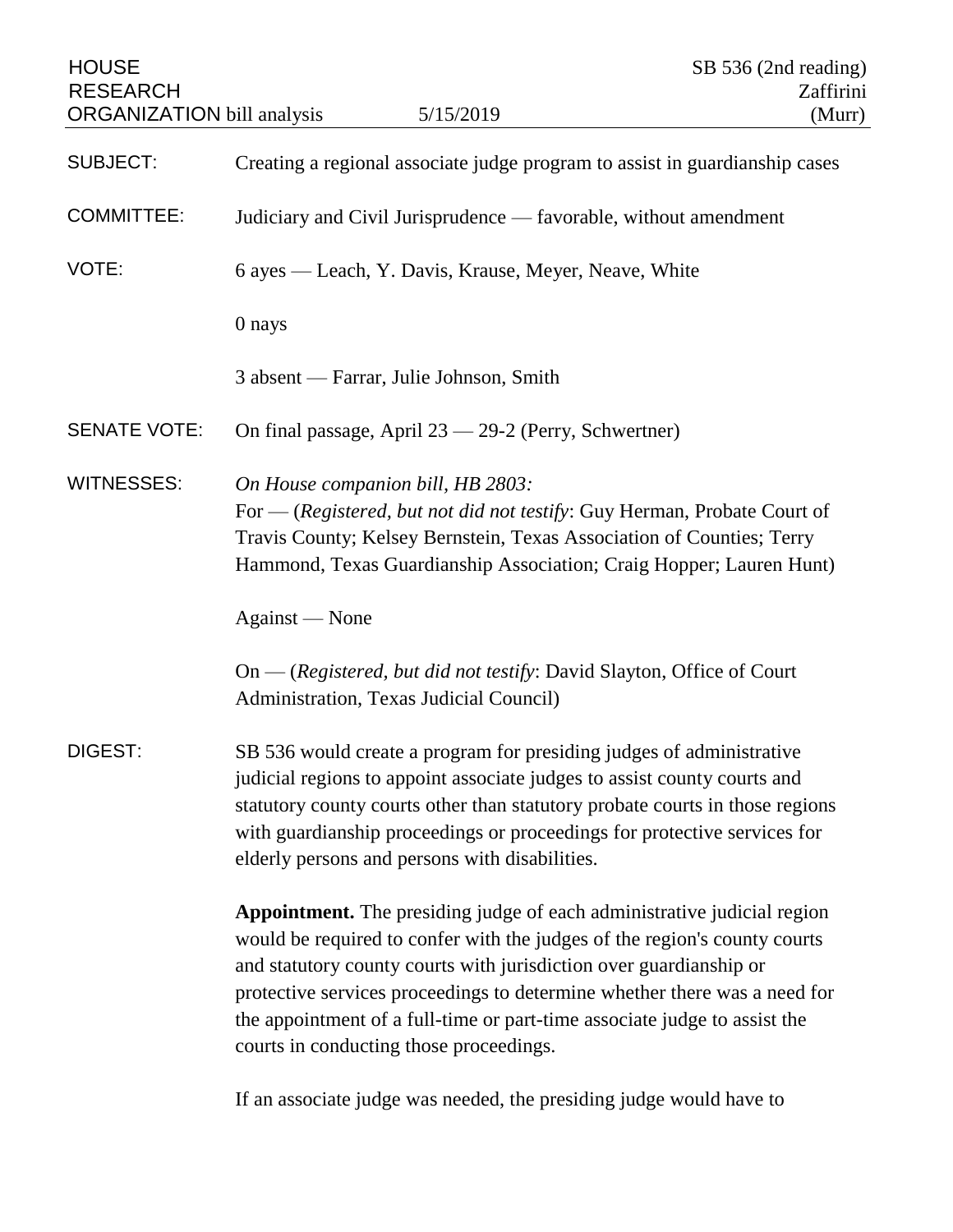appoint a judge from a list of applicants kept by the Office of Court Administration (OCA) who met certain qualifications specified in the bill. This list would be provided to each judge of a court from which proceedings would be referred before the appointment was made, and each of those judges and the presiding judge of the statutory probate courts could recommend any of the listed applicants for appointment.

An appointed associate judge would serve the courts in the administrative judicial regions that were specified by the presiding judge. Two or more presiding judges of administrative judicial regions jointly could appoint associate judges to serve specified courts in the presiding judges' regions.

**Additional rules.** Associate judges appointed under this bill would be subject to the rules pertaining to statutory probate court associate judges, except to the extent that the provisions of this bill conflicted with those rules. They would have the judicial immunity of district judges, and all existing immunity granted to an associate judge would continue in full force.

Associate judges would be prohibited from engaging in the private practice of law.

**Referred proceedings.** Guardianship or protective services proceedings would be referred to an associate judge either by a general order issued by the judge of each court that the associate judge was appointed to serve or a general order issued by the presiding judge or judges of the administrative judicial region or regions who appointed the associate judge.

An associate judge could render and sign any pretrial order and recommend to the referring court any order after a trial on the merits. The proposed order or judgment of an associate judge would become the order or judgment of the referring court unless the right to a de novo hearing before the referring court was not waived and a request for such a hearing was timely filed.

An associate judge also would be allowed to refer a complex guardianship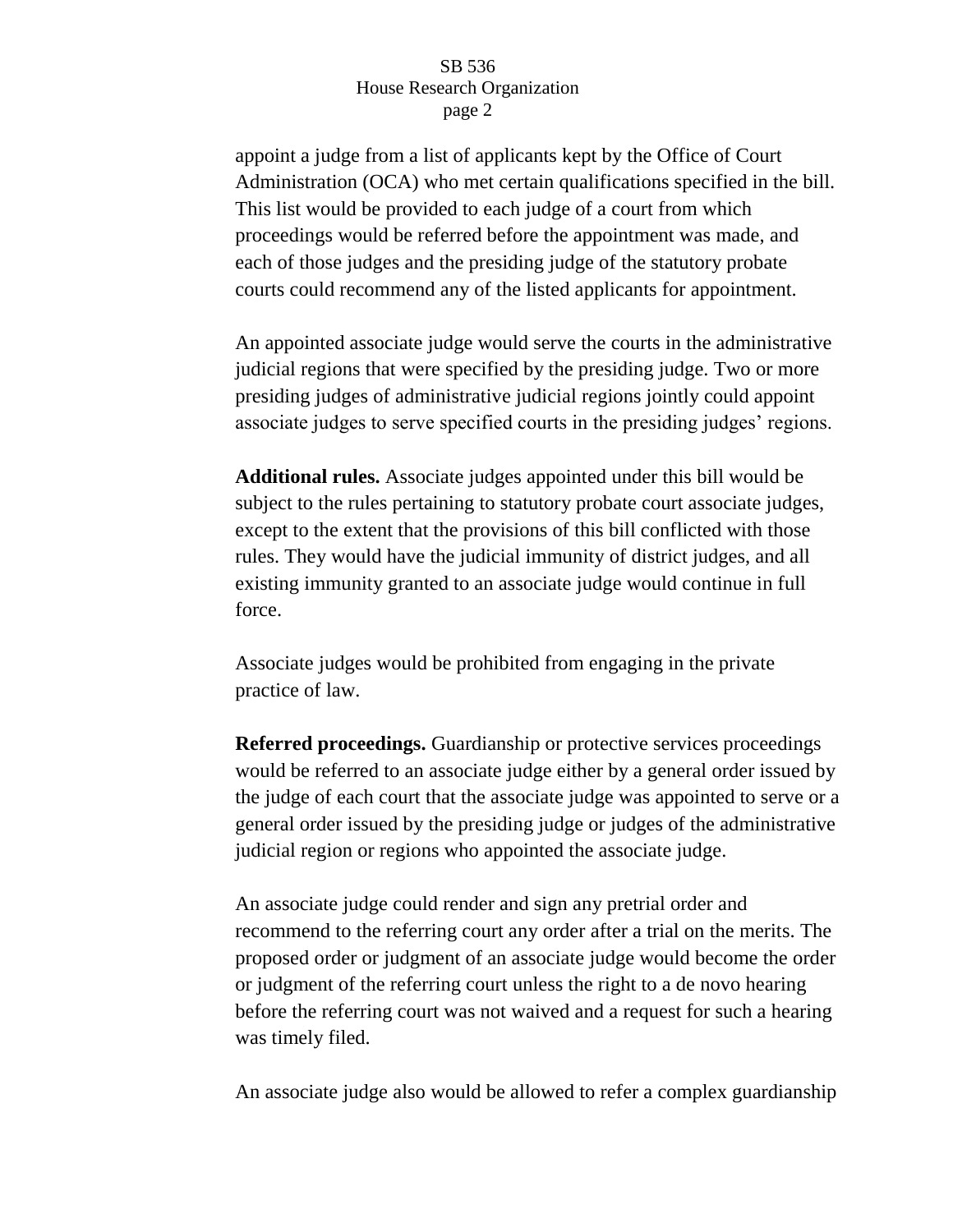proceeding back to the referring court for final disposition after recommending temporary orders for the protections of a ward.

**Term.** The term of an associate justice would be four years. However, the presiding judge of the administrative judicial region or any successor presiding judge could terminate the associate judge's appointment at any time.

**Salary.** An associate judge would be entitled to a salary that was 90 percent of the salary paid to a district judge as set by the general appropriations act. The associate judge's salary would be paid from money available from the state and federal governments and/or county money available for payment of officers' salaries, subject to approval of the commissioners courts in the counties in which the associate judge served.

**Host county.** The presiding judge of the administrative judicial region would determine the host county of the appointed associate judge. If an associate judge was appointed to serve in more than one administrative judicial region, the presiding judges by majority vote would determine the associate judge's host county. The designation of a host county would be subject to the approval of the commissioners court of that county.

The host county would be required to provide adequate courtroom, quarters, and personnel for the associate judge. An associate judge would not have to reside in the host county unless otherwise required.

**Personnel.** The presiding judge or judges of the administrative judicial region or regions would be allowed to appoint necessary personnel to assist the associate judge. The salaries of the personnel would be paid from money available from the state and federal governments and/or county money available for payment of officers' salaries, subject to the approval of the commissioners courts of the counties in which the associate judge served.

**Reappointment.** Before reappointing an associate judge, each judge of a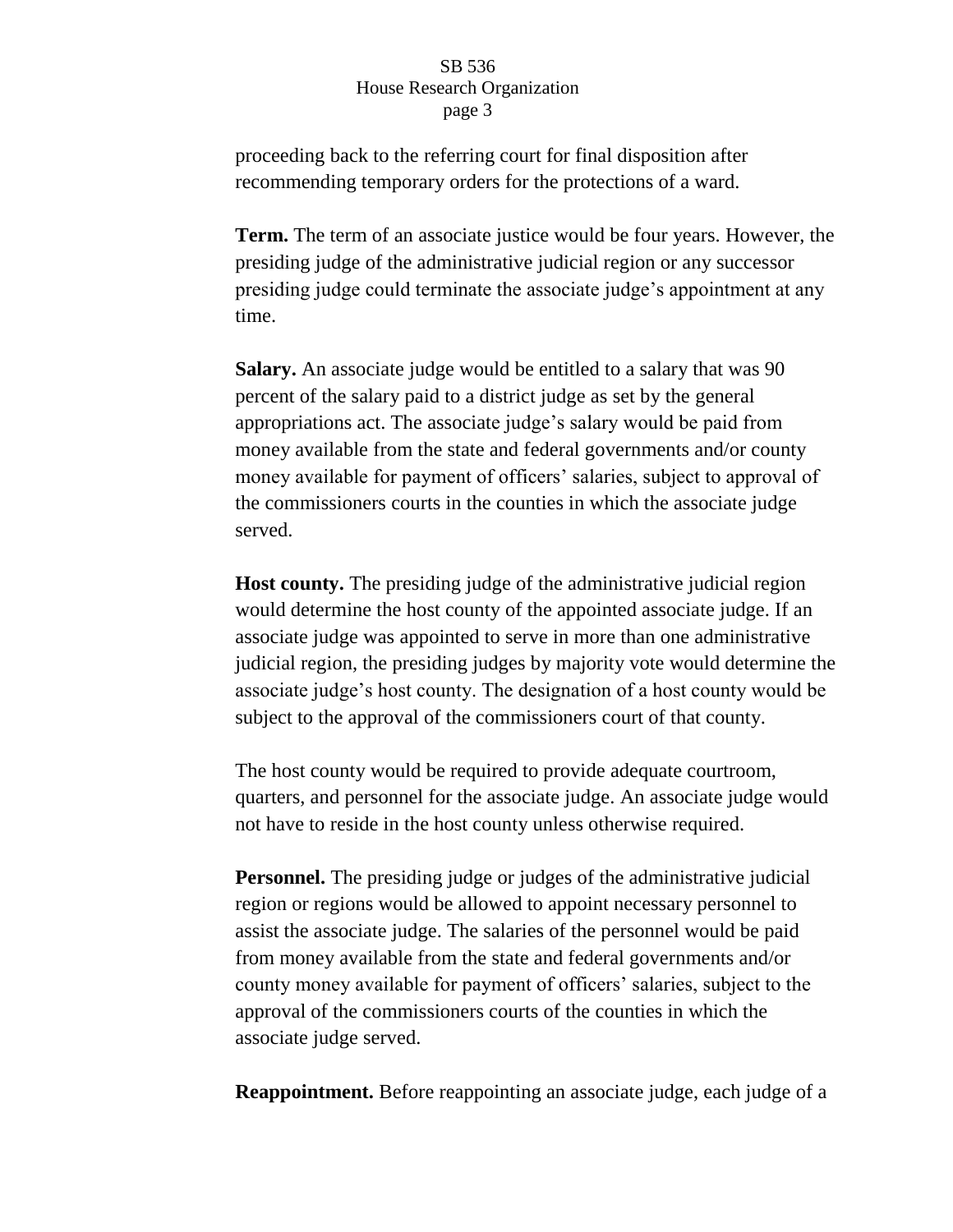court from which proceedings would be referred would have to be notified of the presiding judge's intent to reappoint the associate judge. Each of those judges and the presiding judge of the statutory probate courts could submit a recommendation on whether associate judge should be reappointed.

**Visiting associate judges.** SB 536 would not limit the authority of presiding judges of administrative judicial regions to assign judges eligible for assignment to assist in processing guardianship proceedings or protective services proceedings in a reasonable time.

If an associate judge was temporarily unable to perform the judge's official duties or if a vacancy occurred in the position, the presiding judge or judges could appoint a visiting associate judge to perform the duties of the associate judge temporarily. A person would not be eligible for appointment as a visiting associate judge unless the person had served as an associate judge appointed pursuant to this bill, a district judge, a statutory county court judge, or a statutory probate judge for at least two years.

A visiting associate judge would be subject to the same requirements as an associate judge, would be entitled to compensation in an amount to be determined by the presiding judges, and would not be considered a state employee for any purpose. The prohibition against a state agency entering into employment contracts with former or retired employees of the agency would not apply to the appointment of a visiting associate judge.

**Supervision, training, and evaluation.** OCA would be required to assist the presiding judges of the administrative judicial regions in:

- monitoring associate judges' compliance with job performance standards, uniform practices adopted by the presiding judge, and federal and state laws and policies;
- addressing the training needs and resource requirements of associate judges;
- conducting annual performance evaluations for associate judges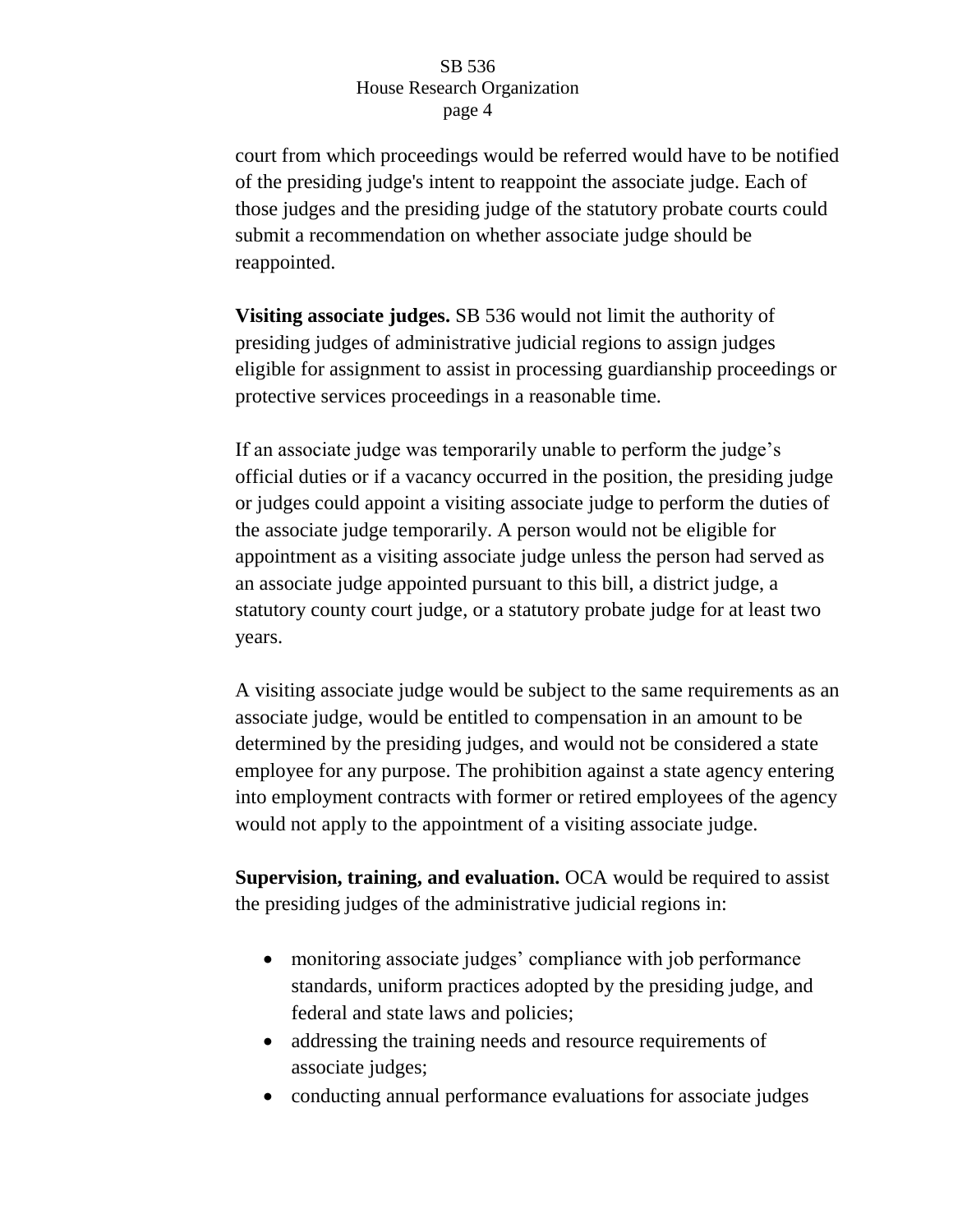and other personnel; and

• receiving, investigating, and resolving complaints about particular associate judges or the associate judge program.

OCA would have to develop procedures and written evaluation forms to be used by the presiding judges in conducting the annual performance evaluations above. Each judge of a court that referred proceedings to an associate judge could submit to the appropriate presiding judges or OCA information on the associate judge's performance during the preceding year.

OCA also would be required to develop caseload standards for associate judges to ensure adequate staffing.

The presiding judges of the administrative judicial regions and OCA, in cooperation with other agencies, would be required to take action necessary to maximize the amount of federal money available to fund the use of associate judges. OCA could contract for available county, state, and federal money from any available source and employ personnel necessary to implement and administer the associate judge program. Such personnel would be state employees for all purposes. Likewise, the presiding judges of the administrative judicial regions, state agencies, and counties could contract for money available from any source to reimburse costs and salaries associated with associate judges and certain personnel and also could use available state money and public or private grants.

The bill would take effect September 1, 2019.

**SUPPORTERS** SAY: SB 536 would provide under-resourced counties with assistance and oversight in handling guardianship and protective services proceedings by creating a system of regional specialized guardianship courts.

> Most counties in this state lack statutory probate courts. In these counties, guardianship and protective services proceedings are handled by judges who often are occupied with resource-intensive civil and criminal cases and may not be able to afford to hire staff dedicated to overseeing such